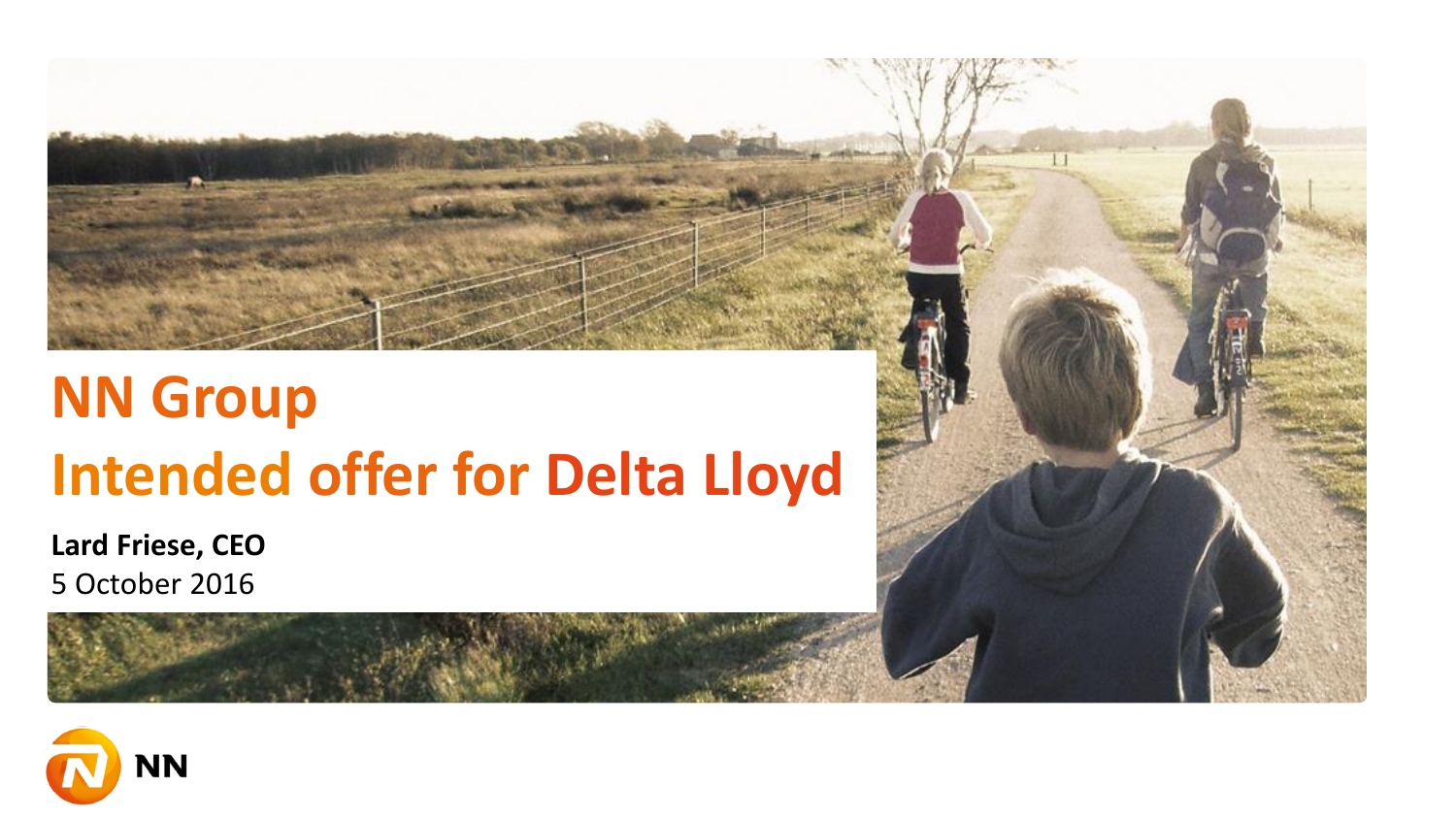#### **Key takeaways**



**1** Significant accretion of earnings, free cash flow and dividends per share



Value creation driven by cost and capital synergies



Strong balance sheet and solvency position of combination



Strategic and customer proposition significantly enhanced in the Benelux



**5** High confidence on execution given track record and in-market characteristics

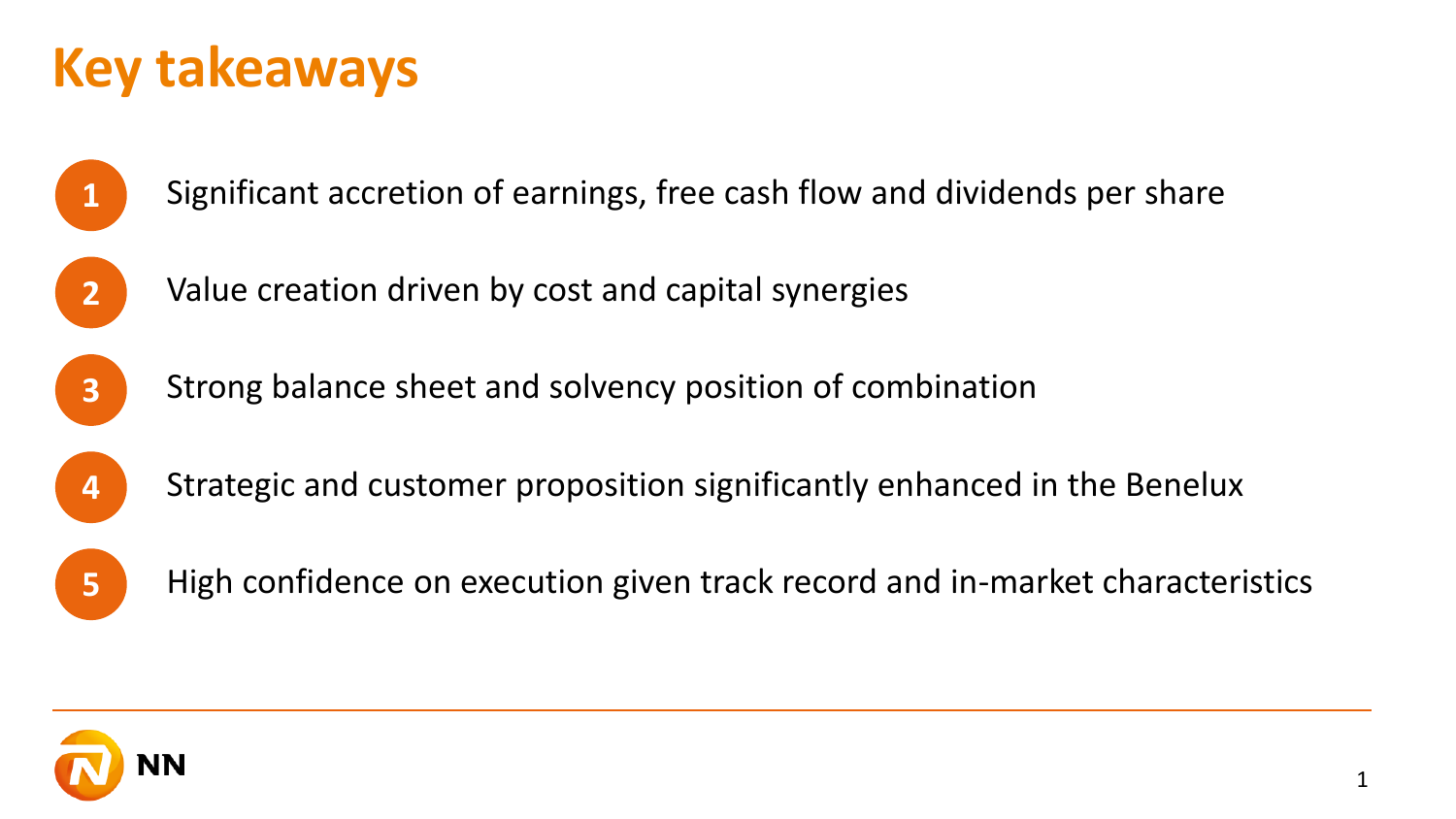### **Intentions and impact of the transaction**

- **Intended all-cash offer of EUR 5.30 per ordinary share (cum dividend)** for all outstanding ordinary shares of Delta Lloyd
	- Total consideration of EUR 2.4bn
	- Represents a premium of ~29% over the closing price of EUR 4.12 on 4 October 2016
	- A premium of ~36% relative to the average closing price during the last month
	- A premium of ~53% relative to the average closing price during the last 3 months
- **Continuing to seek engagement** with the Delta Lloyd management team
- NN Group will finance the all-cash offer **using existing cash resources and external debt**
- Expected to be significantly **EPS, free cash flow and DPS accretive**
- Ongoing **strong balance sheet** and solvency position

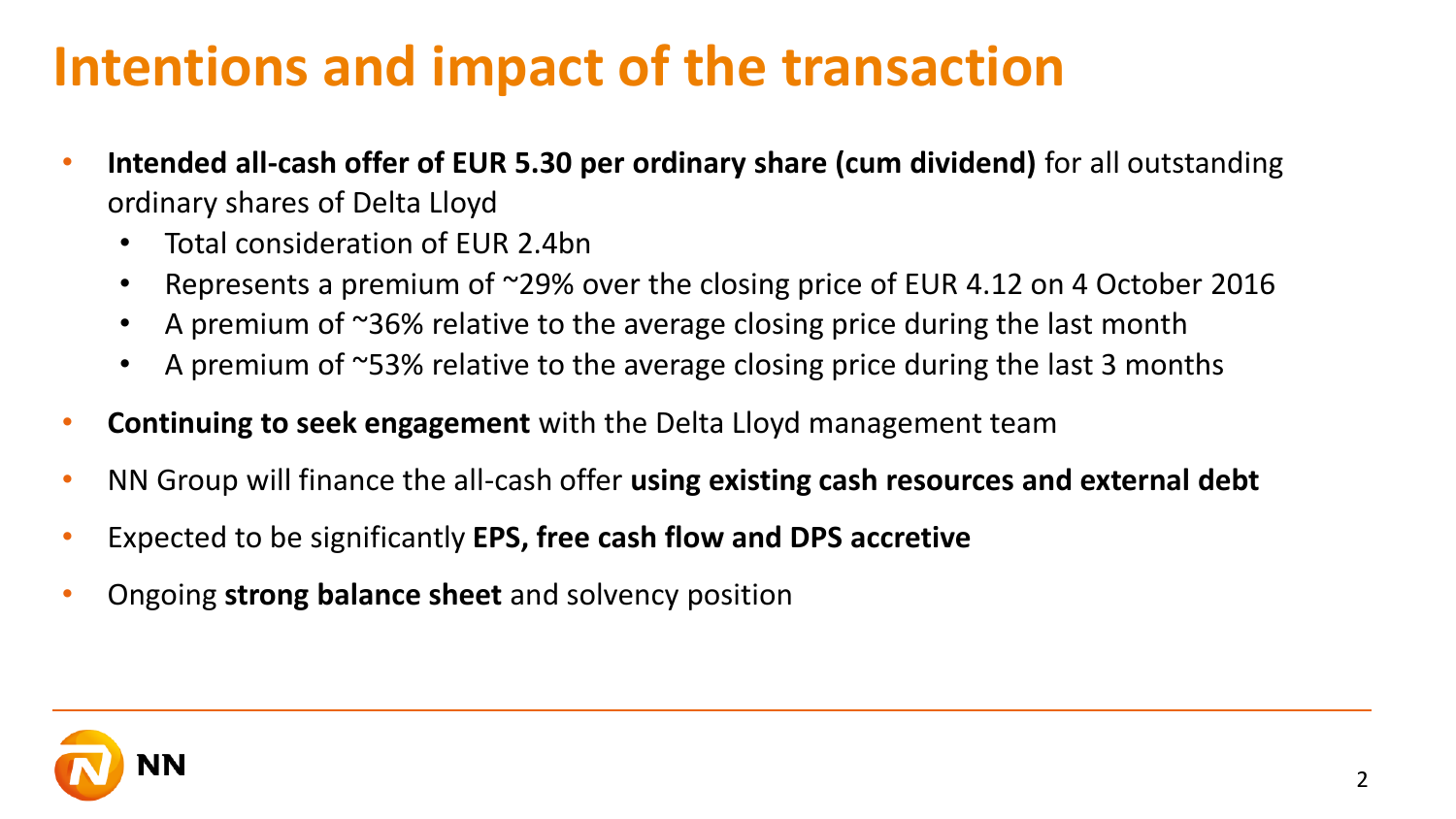# **Potential combination of NN Group and Delta Lloyd**





In-market consolidation creating strong positions with significant scale and cost benefits

- Increasing scale in the Dutch pension market enabling to capitalise on opportunities
- Doubling in size in Non-life allowing to drive underwriting improvement
- Accelerating asset management and bank strategy
- Combining similarly sized companies in Belgium, with complementary distribution channels



Source: Company financials, based on FY 2015 / YE 2015 1. Includes Japan Closed Block VA (~EUR 8m FY15)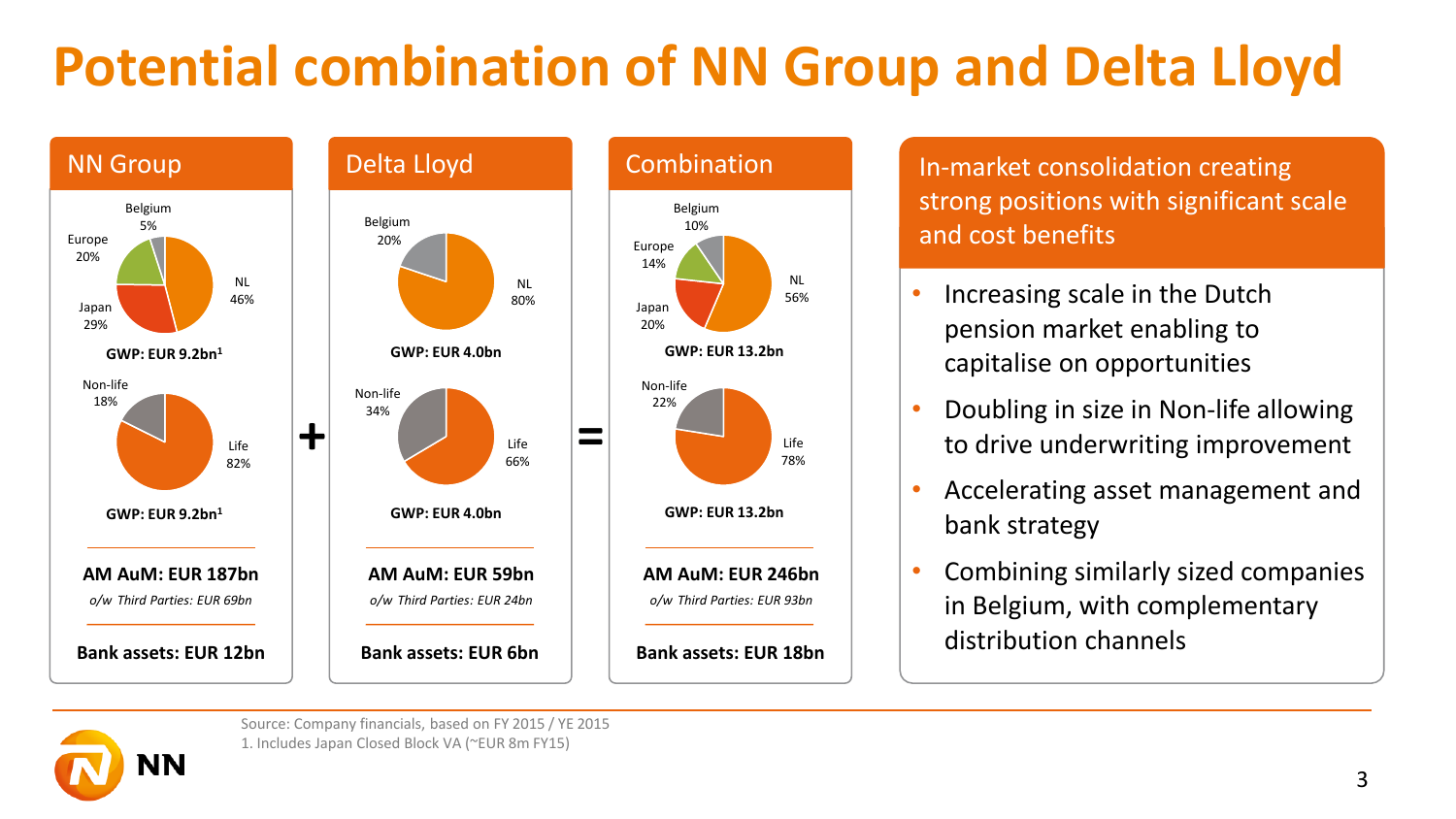## **Attractive benefits for all stakeholders**

#### **NN Group's principles for acquisitions Proposed transaction with Delta Lloyd**

| Strengthen strategic position                                             | Combination of two leading pension providers, resulting in additional scale, capabilities and<br>enhanced product offerings<br>Non-life market leader; additional scale in Banking<br>Additional expertise in Belgium and Asset Management |
|---------------------------------------------------------------------------|--------------------------------------------------------------------------------------------------------------------------------------------------------------------------------------------------------------------------------------------|
| Significant near term shareholder<br>returns, better than cost of capital | Expected significant EPS, free cash flow, and DPS accretion<br>Significant synergy value<br>Rapid pay-back                                                                                                                                 |
| Maintain strong balance sheet and<br>solvency position                    | Taking advantage of NN Group's excess capital and financial flexibility<br>Pro-forma solvency remaining very strong and benefiting from capital synergies                                                                                  |
| Further solidify, diversify and<br>grow free cash flow                    | Free cash flow generative combination<br>Increased diversification of cash flows                                                                                                                                                           |
| <b>Enhanced customer proposition</b>                                      | Enhanced product offering for our customers<br>Accelerates improvement in customer services and experience                                                                                                                                 |
| <b>Confidence in execution</b>                                            | Operational track record in cost management<br>Good understanding of risk profile as in-market consolidation                                                                                                                               |

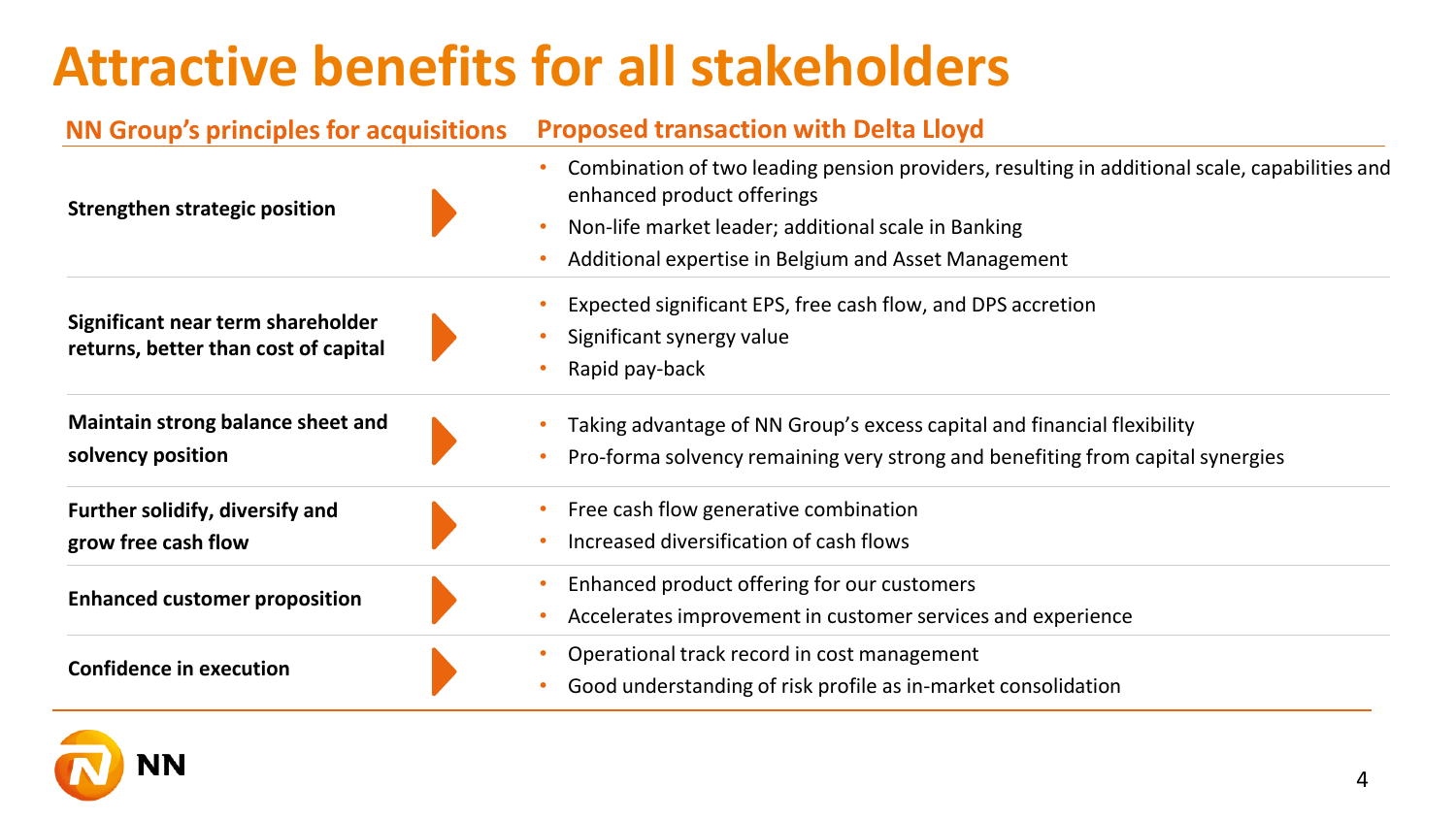#### **Next steps**

- Our all-cash offer will provide immediate, certain and attractive value for Delta Lloyd's shareholders
- Commencement of any offer is subject to customary pre-conditions for a transaction of this nature
- NN Group is ready to move swiftly
	- Confirmatory due diligence simultaneously with the negotiation of a transaction
- NN Group has made a proposal to Delta Lloyd and is keen to discuss the combination
- NN Group continues to invite the Delta Lloyd Boards to discuss its intended offer to agree a transaction that is supported and recommended by the Boards of Delta Lloyd

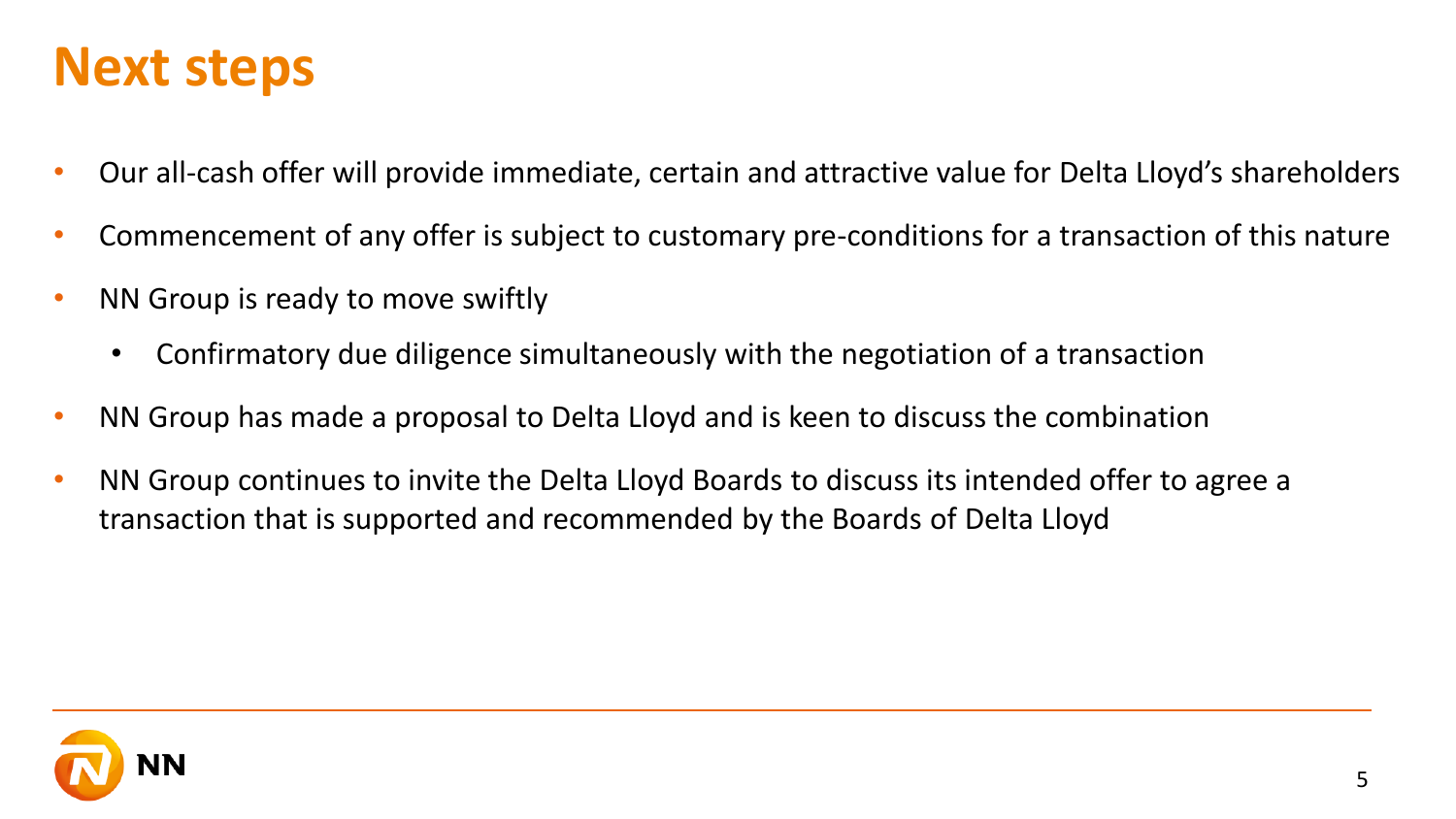# **Important legal information**

All figures in this document are unaudited. Small differences are possible in the tables due to rounding. Certain of the statements contained herein are not historical facts, including, without limitation, certain statements made of future expectations and other forward-looking statements that are based on management's current views and assumptions and involve known and unknown risks and uncertainties that could cause actual results, performance or events to differ materially from those expressed or implied in such statements. Actual results, performance or events may differ materially from those in such statements due to, without limitation: (1) changes in general economic conditions, in particular economic conditions in NN Group's core markets, (2) changes in performance of financial markets, including developing markets, (3) consequences of a potential (partial) break-up of the euro, (4) changes in the availability of, and costs associated with, sources of liquidity as well as conditions in the credit markets generally, (5) the frequency and severity of insured loss events, (6) changes affecting mortality and morbidity levels and trends, (7) changes affecting persistency levels, (8) changes affecting interest rate levels, (9) changes affecting currency exchange rates, (10) changes in investor, customer and policyholder behaviour, (11) changes in general competitive factors, (12) changes in laws and regulations, (13) changes in the policies of governments and/or regulatory authorities, (14) conclusions with regard to accounting assumptions and methodologies, (15) changes in ownership that could affect the future availability to us of net operating loss, net capital and built-in loss carry forwards, (16) changes in credit and financial strength ratings, (17) NN Group's ability to achieve projected operational synergies and (18) the other risks and uncertainties detailed in the Risk Factors section contained in recent public disclosures made by NN Group.

Any forward-looking statements made by or on behalf of NN Group speak only as of the date they are made, and, NN Group assumes no obligation to publicly update or revise any forward-looking statements, whether as a result of new information or for any other reason.

Nothing in this presentation constitutes an offer to sell, or a solicitation of an offer to buy, any securities. Any offer will be made only by means of an offer memorandum. Any offer and the dissemination of information on the offer may be restricted by law or regulations in certain jurisdictions, including the United States, Canada and Japan. Any failure to comply with these restrictions may constitute a violation of the securities laws of that jurisdiction. Neither NN Group, nor any of its advisors assumes any responsibility for any violation by any person of any of these restrictions.